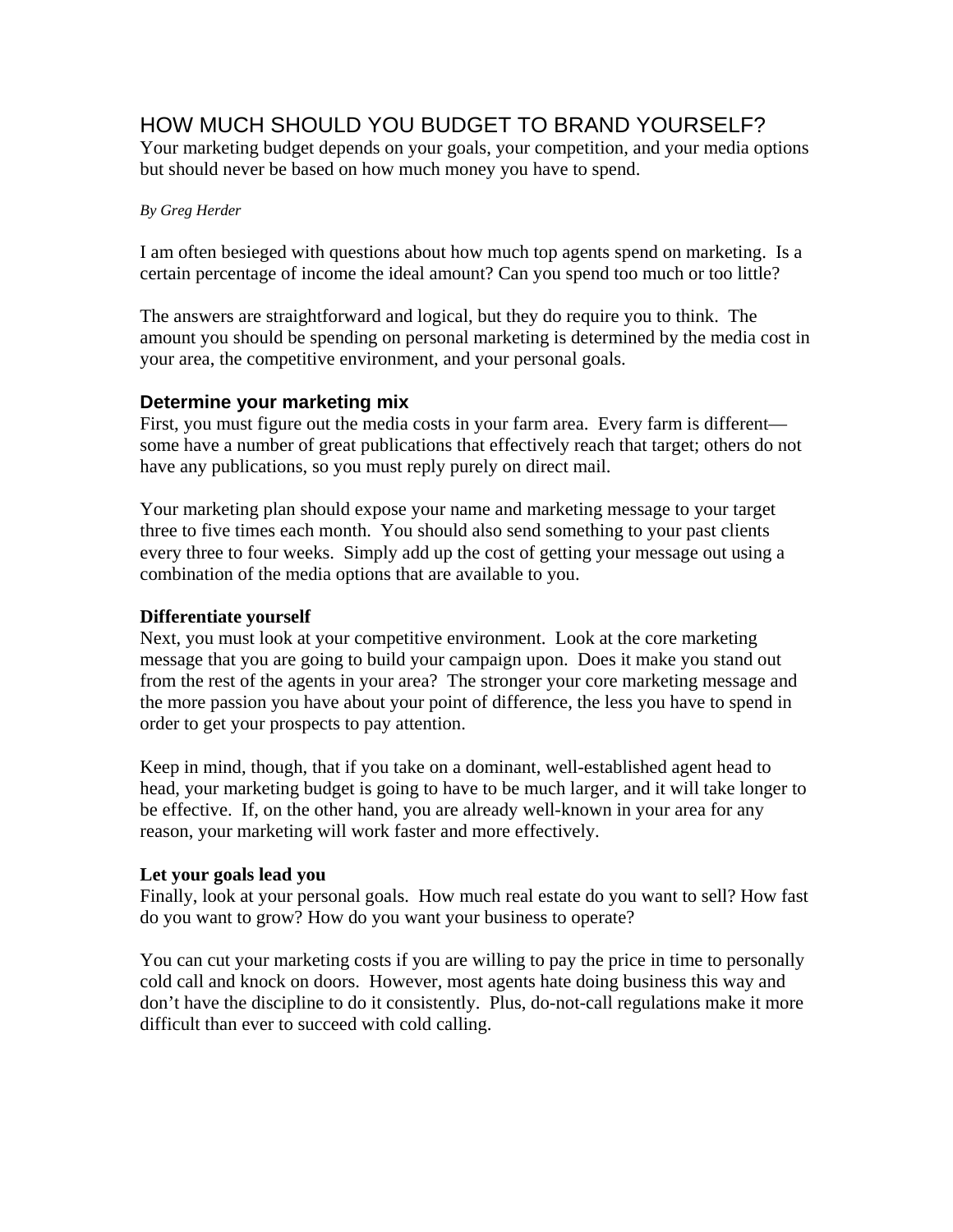Understand that the best thing about investing in personal marketing is that it not only helps you build your business, but it also buys you time. Lots of top agents are willing got invest a greater percentage of their income in order to have more time off and to have their business operate in a way that they enjoy.

## **Tailor your budget to your needs**

Notice that not once in determining your marketing budget did I ask how much money you have to spend. The least effective way to invest in a marketing plan is to say, I have X dollars to spend, how should I spend it? You must start by asking, What do I want to accomplish? Then figure out how much it will cost to meet that objective. If you don't have the money to accomplish your objective, make it smaller or figure out how to get the money.

I see so many agents wasting marketing money because they feel that doing something is better than doing nothing. Remember, in marketing, spending 90% of what it takes to get your message info your prospect's awareness produces nothing.

#### **Consider where you want to be, not where you are**

During my 25-year involvement in real estate, I have come up with a rule of thumb that might be helpful. You should set your budget based on want you want to earn, not what you currently make. Your marketing budget should be between 15% and 30% of your gross commission goal for the coming year.

The percentage that you spend is inversely proportional to your income. The more you make, the less you have to spend. If you earn \$1 million a year in commissions, you can get by with spending 15% or even less on marketing. If you are making \$100,000 or less, you must spend 30% so that you grow your business.

## **A real-world business application**

Over the years, I have seen many brand new agents who have started out with a goal to build a real estate business and invested \$20,000 to \$30,000 to jump-start their business through personal marketing. Almost all of them end up earning over 100,000 in commissions their rookie year. Best of all, their businesses keep growing and within three or four years they are the top-producing agents in their areas.

When I tell this to agents, I get one of two responses: anger or excitement. Some agents have even called me names and told me I was hurting the real estate profession. On the other hand, agents with business backgrounds often ask why everyone isn't taught this when they get into real estate—after all, it's the way business works.